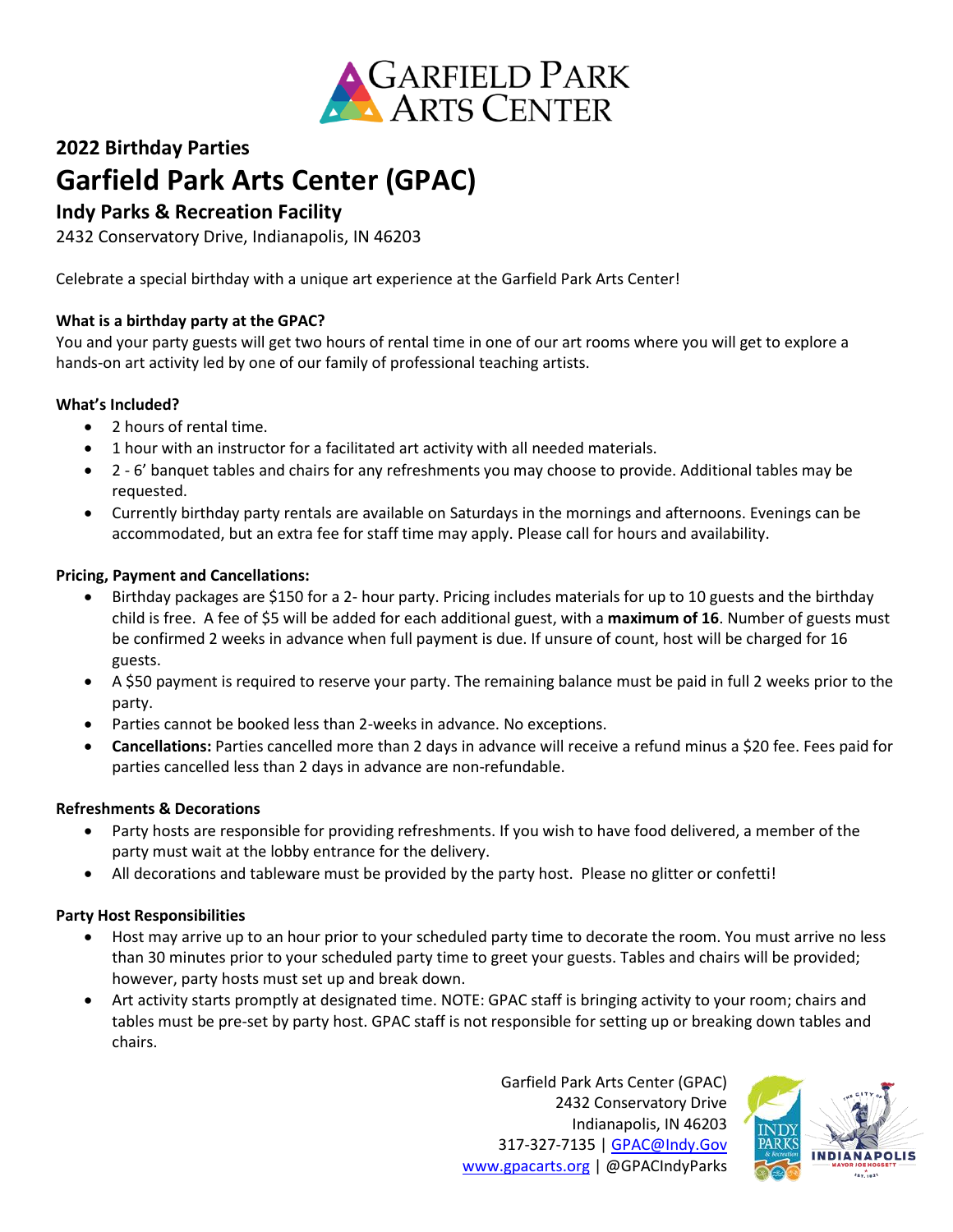

- A minimum of 2 adults must be present in the room at all times to supervise preschool, youth and teen parties. Please note that the building will be open to the public, and negative behavior must be immediately addressed by adults in charge.
- Children 12 and under must stay in the room with the party guests or be escorted by an adult through the building for safety reasons.
- The party host is responsible for conducting additional games and activities, if desired. GPAC staff is responsible for facilitating the chosen art activity only. Guests are only permitted to have activities in assigned rooms.
- The party host is responsible for cleaning up at the end of the party from refreshments, games, gift opening, décor, etc. GPAC staff is responsible for cleaning up after the chosen art activity only. We will provide trash cans and liners.

#### **Possible Art Activities:**

All activities are customizable to fit the birthday theme!









Wacky Watercolors Fuse Bead Rainbows Wire Drawings



Garfield Park Arts Center (GPAC) 2432 Conservatory Drive Indianapolis, IN 46203 317-327-7135 | [GPAC@Indy.Gov](mailto:GPAC@Indy.Gov) [www.gpacarts.org](http://www.gpacarts.org/) | @GPACIndyParks